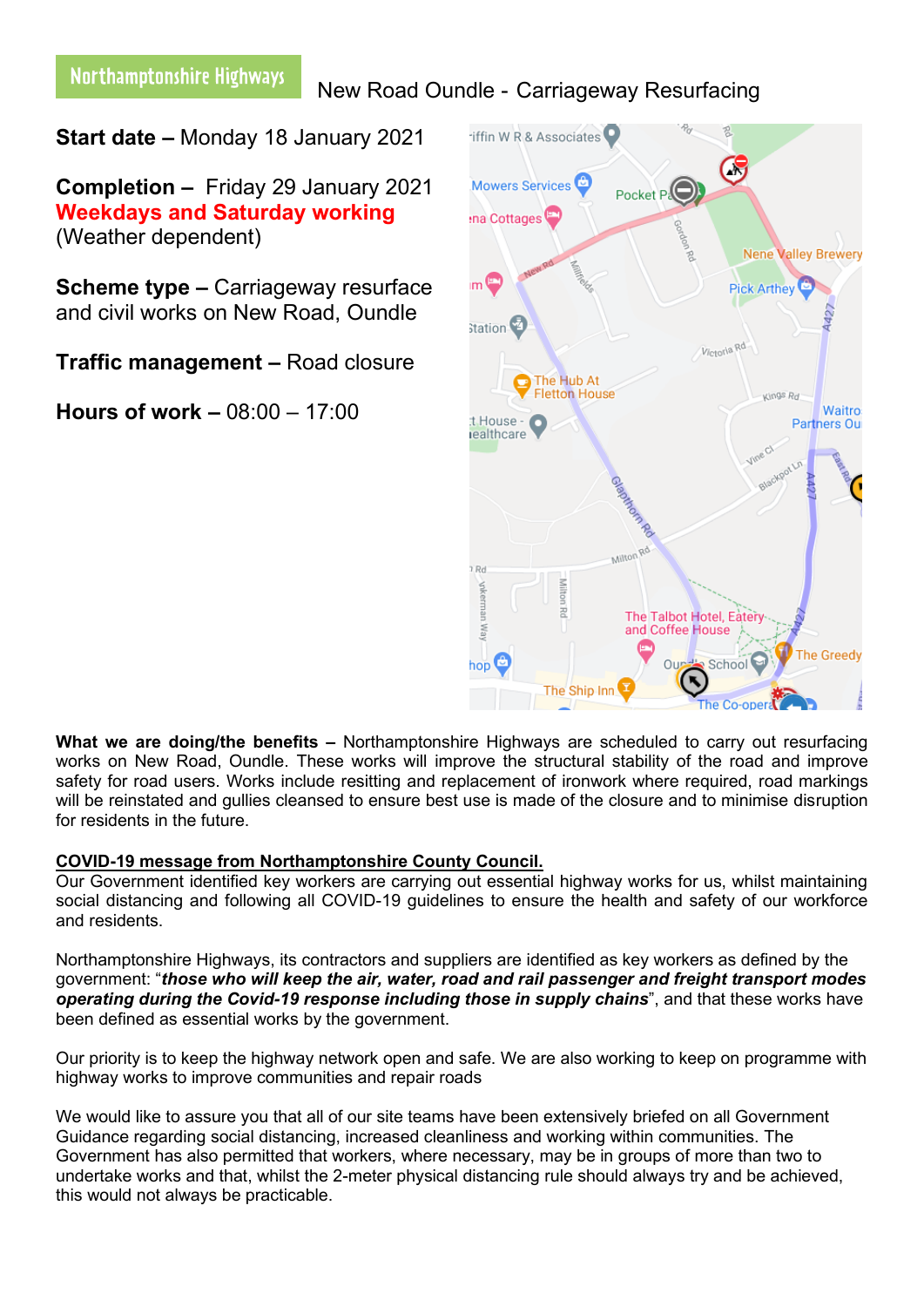### **Vehicle parking**

To eliminate the need to knock on doors and help us with our work, please could you move any vehicles parked within this section of the road.

Please do not park on New Road and minimum 20 meters of any junction with New Road, Oundle throughout duration of the works.

Thank you for your understanding, patience and co-operation.

#### **Information for residents**

#### **Traffic management**

When programming works, we consider the impact on all network users and plan our works to minimise disruption as much as possible.

The road will be closed to ensure the safety of the public and our workforce within the highlighted areas in **red**.

During working hours, vehicle access will be restricted for residents of New Road, Millfields cul-de-sacs, Orchard Close and Gordon Road. We aim to maintain access for emergency vehicles ONLY.

Pedestrian access will not be affected. During the road closure a diversion route, as shown in **blue**, will be in place at all times. The red line shows the works extents and the blue line is the diversion.



**Access:** The traffic management will be in place for the duration of the works, and vehicle access to your properties will be restricted. Please refer to the below information regards vehicle access.

### **Phasing**

The following road closures will be in place in the following phases:

Monday 18 January: Carriageway resurfacing on New Road from Glapthorn Road junction Gordon Road junction (approx. 25 New Road); Restricted vehicle access to residents of Millfields cul-de-sacs, Orchard Close and Gordon Road between 09:00 to 17:00 hours.

Tuesday 19 January: Carriageway resurfacing on New Road from Gordon Road junction to St Peters Road junction. Restricted vehicle access to residents of Gordon Road between 09:00 to 17:00 hours.

Wednesday 20 January: Carriageway resurfacing on New Road from St Peters Road junction to Station Road junction.

Thursday 21 to 26 January: Civil works (ironwork) on New Road. Temporary traffic lights will be in place.